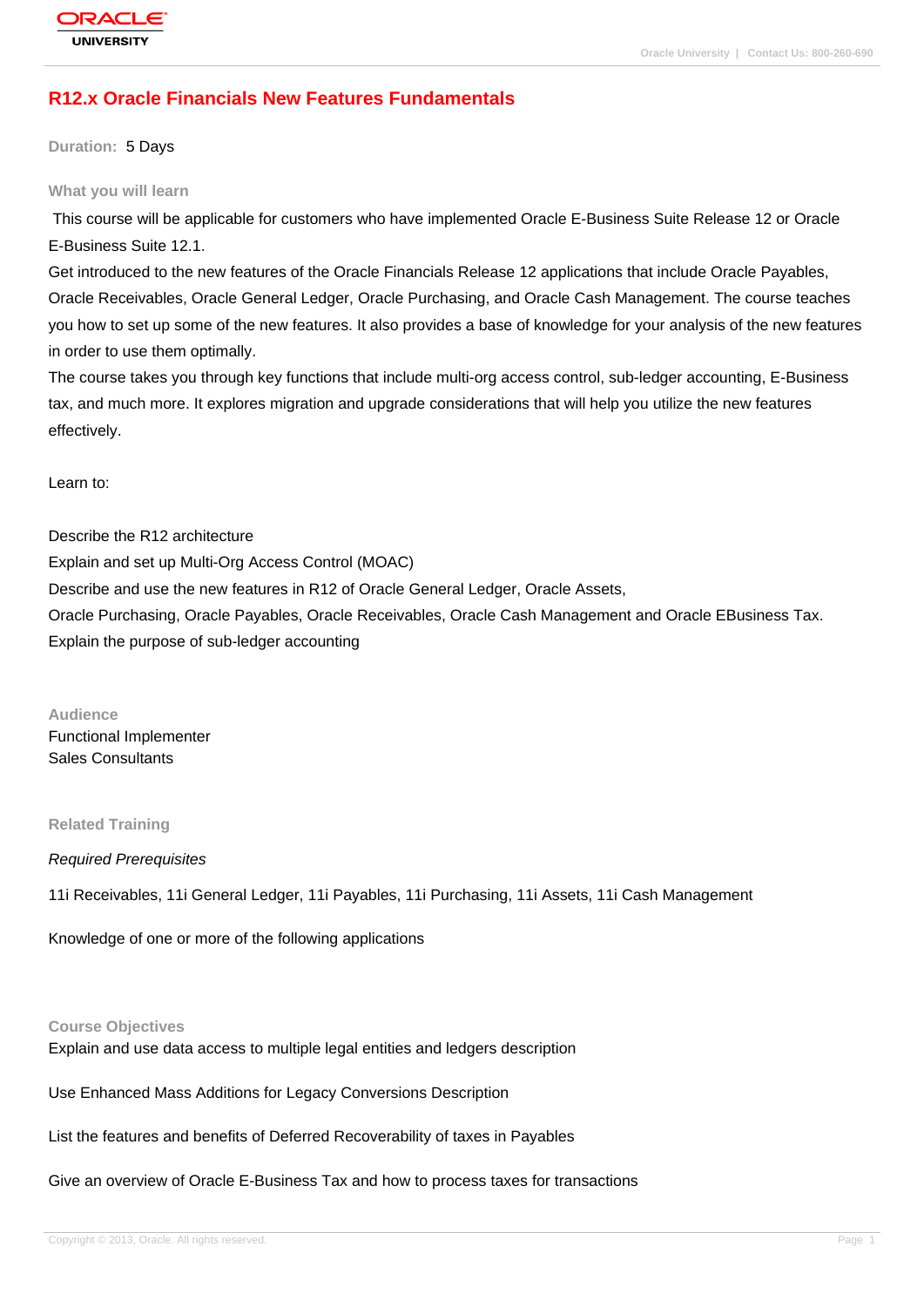Explain and use Balance Forward Billing Description, which replaces the Consolidated Billing feature in Receivables

Explain how to transition to new features in the Collections workbench, Bills receivable, Trade accounting, AR customer supplier netting to mention a few

Describe Accounting Setup where the ledger replaces the 11i concept of Set of Books

Set up and define the new bank model

Describe 12.1 New Features

**Course Topics**

### **Oracle Financials Overview**

### **Multi-Org Access Control (MOAC)**

Explaining how Multi-Org Access Control works Identifying the benefits of MOAC Explaining how MOAC is implemented

### **Sub-ledger Accounting**

Explaining how Sub-ledger Accounting works Benefits of Sub-ledger Accounting Setup of Sub-ledger Accounting Describe 12.1 New Features

#### **Oracle E-Business Tax**

Key concepts of E-Business tax Overview of E-Business tax architecture Explaining the upgraded and enhanced features

### **Oracle General Ledger**

Accounting Setup Manager Foreign currency enhancements Use of ledgers and sub-ledgers Security enhancements Inter-company enhancements Data Access to Multiple Legal Entities and Ledgers Describe 12.1 New Features

## **Oracle Fixed Assets**

Integration with Sub-ledger Accounting Enhanced Mass Additions for Legacy Conversions Description

### **Oracle Purchasing**

Professional Buyer's Work Center and its benefits Enhanced Catalog Access and its benefits Explaining and using new document publishing capabilities Model Complex Pricing for Blanket Line Items Explaining the new catalog facilities